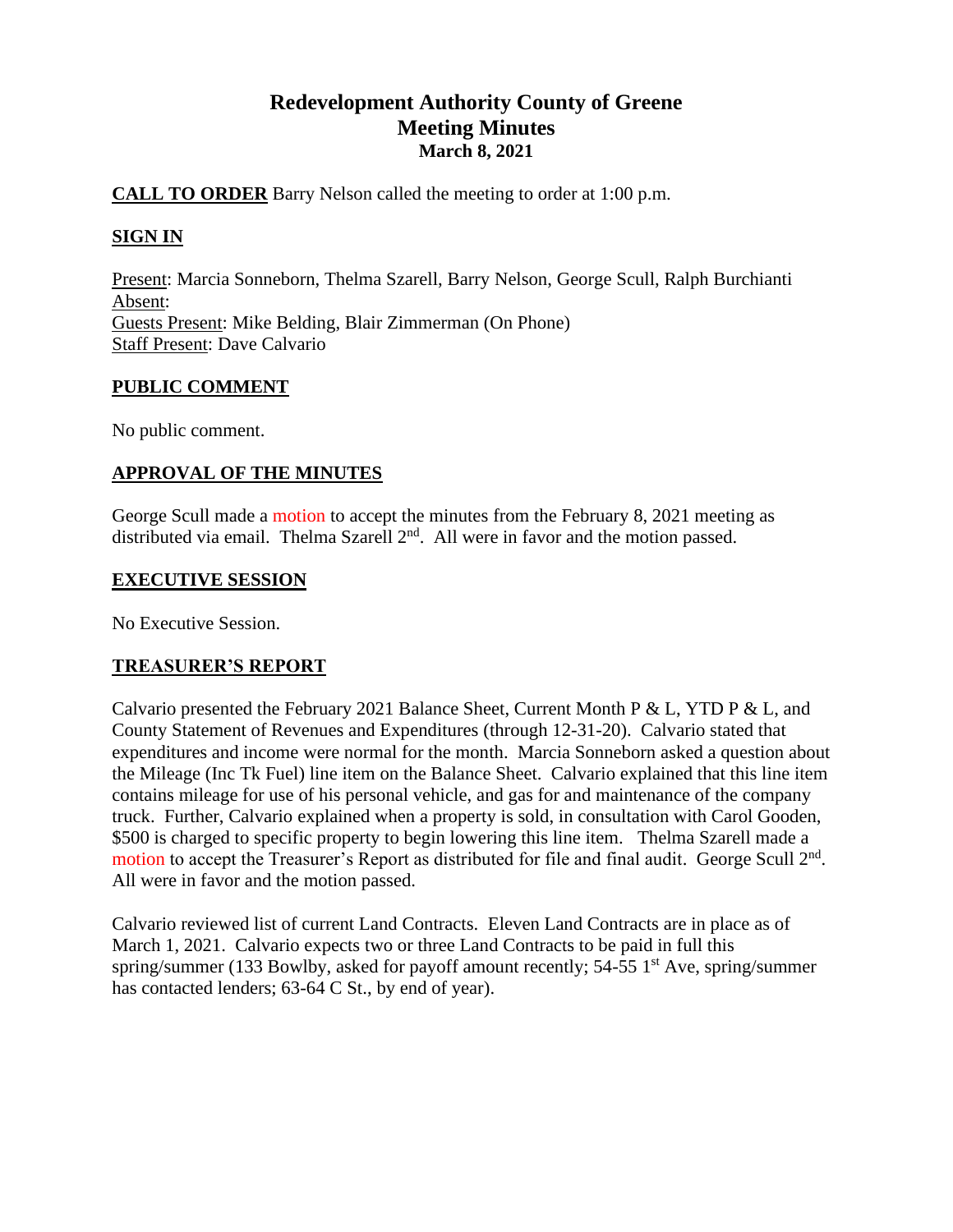# **OLD BUSINESS**

# **Properties for Sale**

Floral Shop asking \$89,000. Reviewed offer of \$40,000 from Center for Community Resources. After discussion, George Scull made a motion to counter offer at \$60,000 and authorizing the Executive Director to go down to \$55,000. Thelma Szarell  $2<sup>nd</sup>$ . All were in favor and the motion passed.

23 Wood Avenue, Nemacolin is For Sale. Asking \$45,000. No calls. Home was finished in September 2020.

323 5th Ave, Crucible is For Sale. Asking \$81,500. Some interest.

324 5<sup>th</sup> Ave, Crucible is For Sale. Asking \$83,900. Lisa Sowden, and Don and Joyce Davis are interested in purchasing this home. Reviewed applications and summaries from Blueprints on each family. After discussion, Ralph Burchianti made a motion that whichever family gets preapproval letter from a bank to the Redevelopment Authority first will be approved to purchase the home at the full price of \$83,900. George Scull  $2<sup>nd</sup>$ . All were in favor and the motion passed.

### **Land Bank Law**

SB 667 Land Bank law. Commissioners are in favor of forming Land Bank. Gene Grimm, County Solicitor, will work on in early 2021.

#### **Delinquent Taxes on Properties Purchased at 2019 Judicial Sale**

Delinquent school tax notices received from Carmichaels and Jefferson Morgan School Districts on properties purchased at June 2019 Judicial Sale. Letter received from Carmichaels School District stating that 2019 school taxes have been exonerated on properties in question. Similar letter asking for 2020 delinquent taxes to be exonerate on properties purchased at June 2020 Judicial Sale sent to JM School District and Cumberland Township.

#### **Update on Land Contracts Due/Past Due**

1880 Jefferson Rd, Rices Landing. Person is employed and current on payment.

#### **Clarksville Blighted Homes (Pitt Gas)**

Two homes in Pitt Gas in partnership with Jefferson Township have been demolished. Received verbal offer of \$8,000 for 116 5<sup>th</sup> St empty lot. Asking \$12,000. Asked person to put offer in writing.

#### **Nineveh Heights**

2018 PHARE grant of \$800,000 to build smaller number of homes in Nineveh. CNX owns property where we are looking to put in 4-6 homes.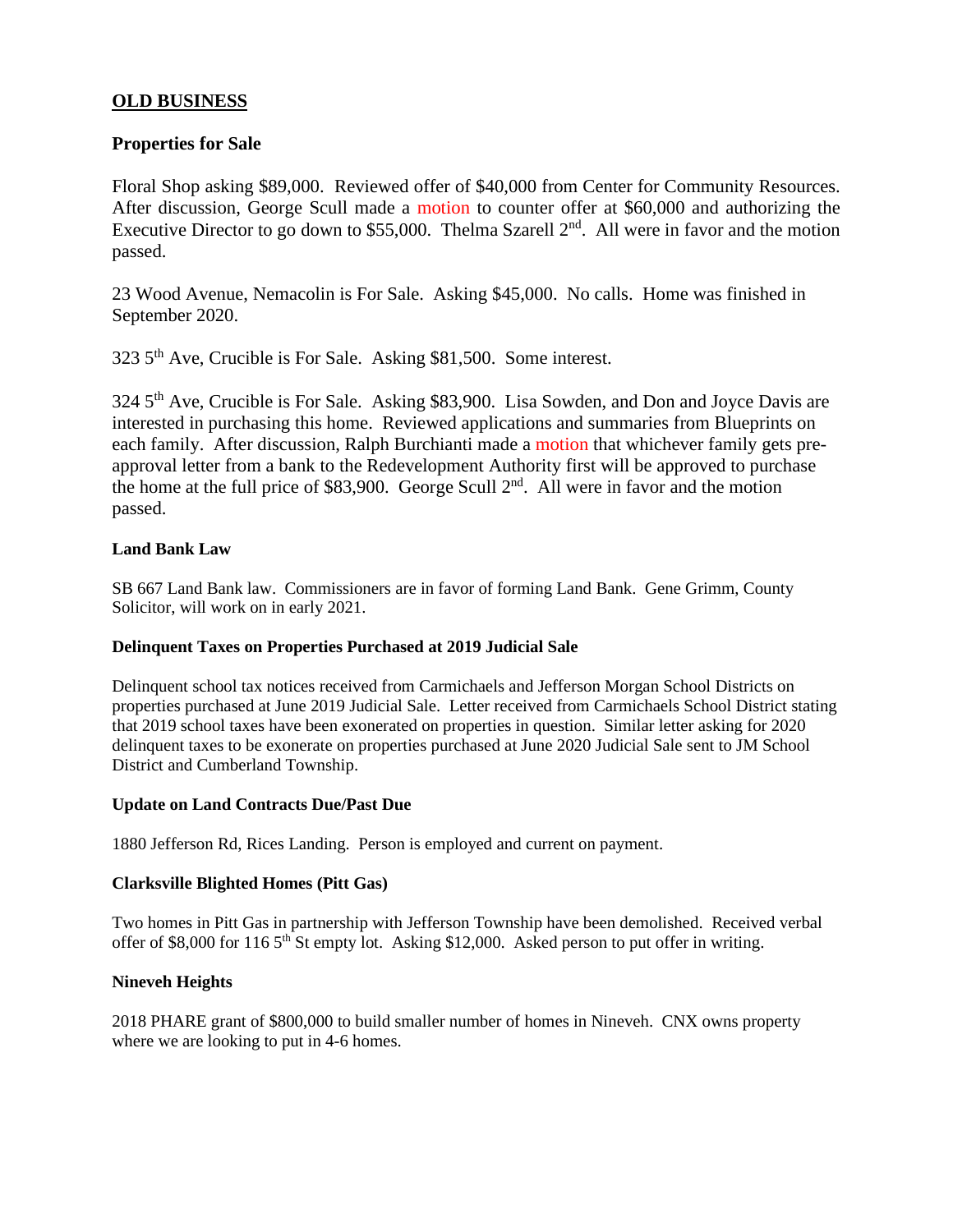### **29 Wood Street, Nemacolin (Homework House w Carmichaels School District)**

Home is finished. Retaining wall will be rebuilt by Township. Colin Fitch's letter regarding RACG liability if/when home is used by Carmichaels School District distributed. Letter from Baily Insurance on insurance liability if/when Carmichaels School District uses home distributed. After discussion, Ralph Burchianti made a motion based on letters from Fitch and Baily insurance to lease to School District for \$1.00 a year, RACG obtain a "certificate of Insurance" from the Carmichaels School District naming RACG as additional insured on General Liability, and for all normal on-going maintenance to be done by School District. Thelma Szarell  $2<sup>nd</sup>$ . All were in favor and the motion passed.

## **Blight Survey of Nemacolin and Crucible**

Survey is finished. Each structure will be put into four different categories based on level of blight, then layers will be placed on Crucible and Nemacolin through GIS.

#### **Tax Assessment Appeals**

Appeals on 40 Wood and 46 School should be heard April 27, 2021 at 9 a.m. After discussion, the Board was in consensus to have Colin Fitch participate in the hearings.

### **Old Rogersville School Development**

Two modular home ordered. Do not expect delivery until April or May. Homes will be placed on Superior Walls over a crawl space. An oversized 1-car garage will be built for each home. Reviewed layout of homes and garages. Homes come with electric base board heat. RACG will need to install AC and work to install natural gas into each home.

#### **March 9, 2021 Judicial Sale**

Reviewed proposed vacant lots in Crucible to purchase. Marcia Sonneborn, George Scull and Barry Nelson registered to attend and bid at sale since Calvario will be out of town. After discussion, George Scull made a motion to purchase lot 05-24-264-A which is contiguous to land owned by RACG. Marcia Sonneborn  $2<sup>nd</sup>$ . All were in favor and the motion passed.

## **141 North St, Rices Landing**

This is the next home to be rehabbed by RACG. Columbia Gas is utility in this area. Main gas line is 200' short of house and would need to be extended. Cost for Columbia to extend is \$5,412. After discussion, Calvario will discuss with Columbia if a grant may exist to extend line since we are a Government Agency working to develop affordable housing.

### **Review of Homes in Rehab Inventory**

- 1. 401 N. Market, Carmichaels. Currently working on.
- 2. 141 North St, Rices Landing. Next home to be rehabbed. DCED blight remediation grant application submitted. This is a reimbursable grant.
- 3. 114 Bliss Ave, Nemacolin. Hughes Construction should complete in one month.
- 4. 263 4<sup>th</sup> Ave, Crucible. Threshold Housing should complete in 4-5 months.
- 5. 64 Diaz, 17 Wood, Nemacolin. Will do internally. DCED blight remediation grant application submitted.
- 6. 124 2nd St, Clarksville (Pitt Gas). DCED blight remediation grant application submitted.
- 7. 274 4th Ave, Crucible. DCED blight remediation grant application submitted.